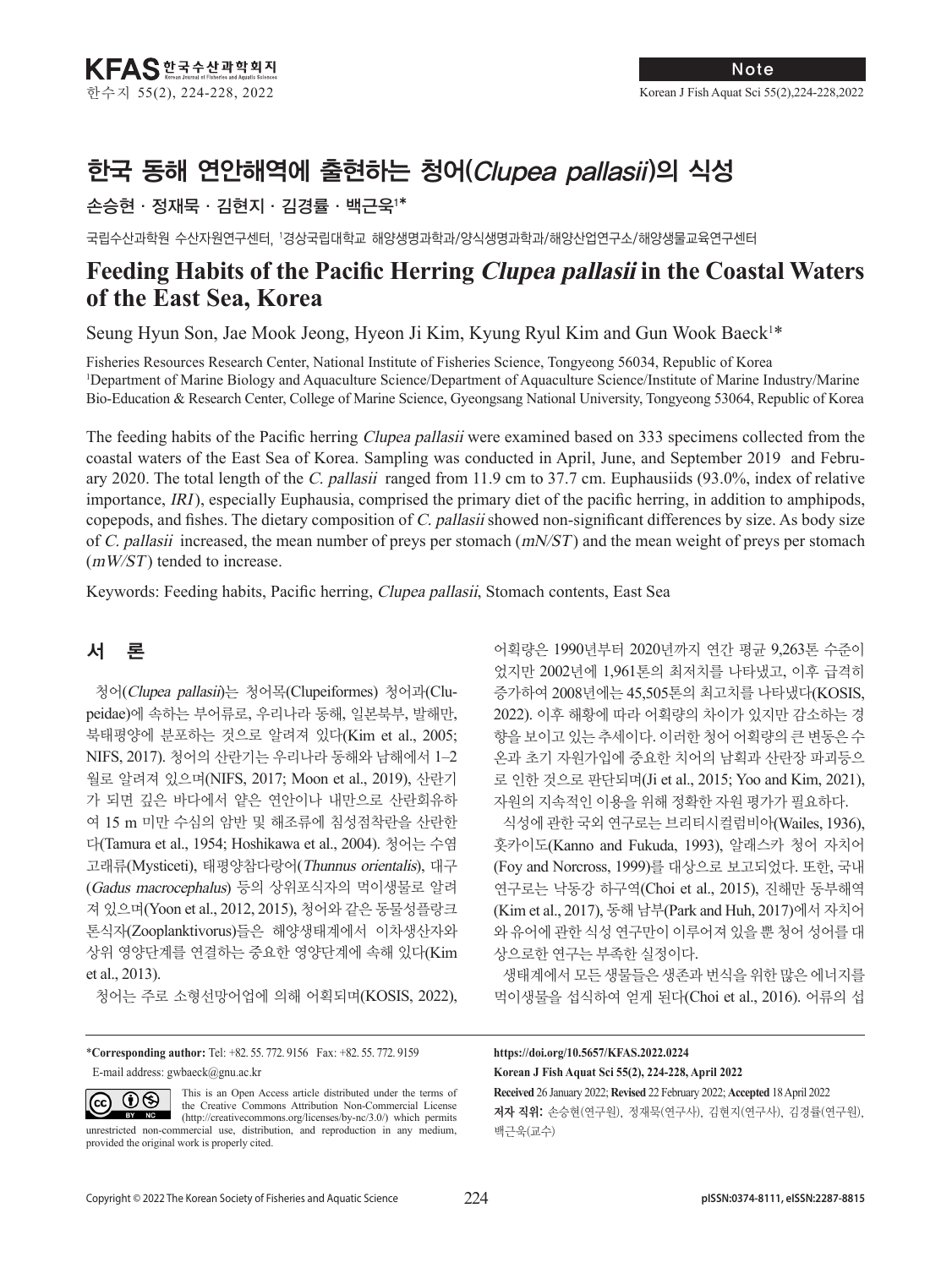식 활동은 생존, 성장, 산란 등의 생활사 전반에 일어나는 모든 현상과 밀접한 관계를 가지고 있으며(Wotton, 1990), 수산자원 관리 및 평가에 필요한 생물학적 정보로 이용할 수 있다. 또한, 식성연구는 해양생태계 내에서 포식자와 피식자 간의 관계와 군집 내에서 섭식활동과 먹이생물 경쟁으로 인한 에너지의 흐 름을 파악하여 어류의 기능적인 역할을 알 수 있으며(Cruz-Escalona et al., 2000; Hajisamae et al., 2003), multispecies virtual population analysis (MSVPA)와 같은 먹이망을 기반으로 한 어업관리프로그램 개발의 기초가 되기 때문에 지속적인 연 구가 필요하다(Zhang, 2002; Oronsaye and Nakpodia, 2005).

본 연구의 목적은 우리나라 동해에서 채집된 청어의 먹이생물 조성 분석을 통해 1) 주먹이생물을 파악하고, 2) 크기군별 먹이 생물 조성을 파악하는 것이다.

## 재료 및 방법

본 연구에 사용된 청어 333개체의 시료는 2019년 4월, 6월, 9 월, 2020년 2월에 동해의 55, 63, 69, 70, 76, 87, 93 해구에서 국 립수산과학원 탐구 22호의 저층 트롤을 이용하여 약 100–300 m의 수심에서 채집하였다. 채집된 시료는 현장에서 전장(total length, cm), 습중량(g)을 측정하였으며, 위를 적출하여 10% formalin solution에 고정하였다. 이후 위는 실험실로 운반하 여 해부현미경 아래에서 위내용물을 분석하였으며, 출현한 먹이생물의 습중량(g)을 정밀전자 저울(Analytical Balance ME204TE/00; Mettler Toledo, Greifensee, Switzerland)을 이용하여 측정한 후 개체수를 계수하였다. 출현한 먹이생물은 new illustrated encyclopedia of the fauna of Japan (Kaname, 1998), 한국어류대도감(Kim et al., 2005), 한국의 무척추동물 (Hong et al., 2006)을 이용하여 가능한 종 수준까지 분석하였으 며, 위내용물 분석결과는 다음 식을 이용해 각 먹이생물에 대한 출현빈도(%F), 개체수비(%N), 습중량비(%W)를 나타내었다.

%F= $A/N \times 100$ 

%N= $N/N_{total}$  × 100

% W=  $W/W_{total} \times 100$ 

여기서, A,는 위내용물 중 해당하는 먹이생물이 나타난 청어 의 개체수이고, N은 먹이생물을 섭식한 청어의 총 개체수, <sup>N</sup><sup>i</sup>  $(W_{\rho})$ 는 해당하는 먹이생물의 개체수(중량),  $N_{_{total}}(W_{_{total}})$ 은 전체 먹이생물 개체수(중량)이다.

먹이생물의 상대중요도지수(index of relative importance, IRI)는 다음의 식을 이용하여 구하였으며, 이를 백분율로 환 산하여 상대중요도지수비(%IRI)로 나타냈다(Pinkas et al., 1971).

 $IRI=(\%N+\%W)\times\%F$ 

채집된 청어의 크기군별 먹이생물 조성을 파악하기 위하여 채 집된 시료를 3개의 크기군(<24 cm, n=117; 24–30 cm, n=119; ≥30 cm, n=97)으로 나누어 각 크기군별 먹이생물의 조성을 알 아보았다. 또한 크기군별 먹이섭식 특성을 파악하기 위해 크 기군별 개체당 먹이생물의 평균 개체수(mean number preys per stomach, mN/ST)와 개체당 먹이생물의 평균 중량(mean weight preys per stomach, mW/ST)을 구하였으며, 일원배치 분산분석(One-way Analysis of variance, ANOVA)을 이용하 여 유의성을 검정하였다.

### 결 과

#### 위내용물 조성

본 연구에 사용된 청어는 총 333개체였으며, 전장은 11.9– 37.7 cm의 범위를 보였다. 먹이생물을 전혀 섭식하지 않은 개 체는 45개체로 13.5%의 공복율을 나타내었다. 위내용물이 발 견된 288개체의 위내용물을 분석한 결과(Table 1), 청어의 주먹 이생물은 83.3%의 출현빈도, 77.7%의 개체수비, 87.2%의 중 량비를 보여 93.0%의 상대중요도지수비를 차지한 난바다곤쟁 이류(Euphausiacea)로 나타났다. 난바다곤쟁이류 중에 42.7% 의 출현빈도, 64.8%의 개체수비, 77.6%의 중량비를 차지한 태 평양난바다곤쟁이(Euphausia pacifica)가 가장 중요한 먹이생

Table 1. Composition of the stomach contents of Clupea pallasii by frequency of occurrence (%F), number (%N), wet weight (%W), and index of relative importance (%IRI) caught in the East Sea, Korea

| Prey organisms             | %F   | %N        | %W        | IRI                        | $%$ IRI   |
|----------------------------|------|-----------|-----------|----------------------------|-----------|
| Amphipoda                  | 47.6 | 11.7      | 4.7       | 783.0                      | 5.3       |
| Parathemisto japonica      | 0.7  | $\ddot{}$ | $\ddot{}$ |                            |           |
| Parathemisto sp.           | 46.9 | 11.7      | 4.7       |                            |           |
| Copepoda                   | 8.7  | 9.7       | 1.2       | 94.8                       | 0.6       |
| Calanus sp.                | 5.2  | 9.5       | 1.2       |                            |           |
| Unidentified Copepoda      | 3.5  | 0.2       | $\ddot{}$ |                            |           |
| Euphausiacea               | 83.3 | 77.7      |           | 87.2 13,741.7              | 93.0      |
| Euphausia pacifica         | 42.7 | 64.8      | 77.6      |                            |           |
| Euphausia spp.             | 40.6 | 12.9      | 9.6       |                            |           |
| Macrura                    | 0.3  | $\ddot{}$ | $\ddot{}$ | $\ddot{}$                  | $\ddot{}$ |
| Chaetognatha               | 7.6  | 0.5       | 0.4       | 6.5                        | $\ddot{}$ |
| <i>Sagitta</i> sp.         | 7.6  | 0.5       | 0.4       |                            |           |
| <b>Pisces</b>              | 21.5 | 0.4       | 6.5       | 147.4                      | 1.0       |
| Maurolicus muelleri        | 17.7 | 0.3       | 6.0       |                            |           |
| <b>Unidentified Pisces</b> | 3.8  | $\ddot{}$ | 0.4       |                            |           |
| Stones                     | 0.3  | $\ddot{}$ | $\ddot{}$ | $\ddot{}$                  | $\div$    |
| Total                      |      |           |           | 100.0 100.0 14,773.4 100.0 |           |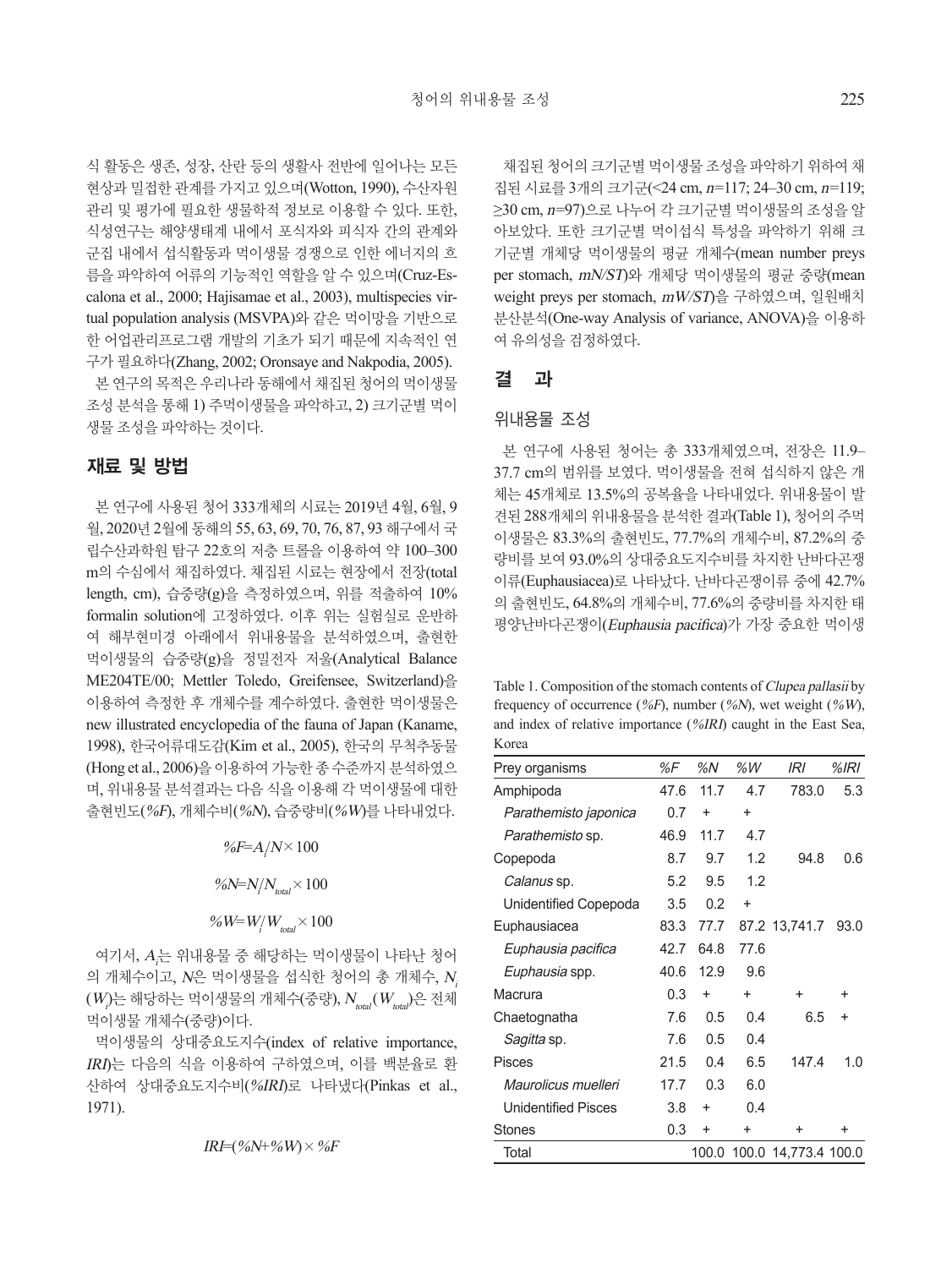

Fig. 1. Ontogenetic changes in composition of Clupea pallasii based on by index of relative importance (%IRI) among size classes (<24 cm,  $n=117$ ; 24–30 cm,  $n=119$ ;  $\geq 30$  cm,  $n=97$ ) caught in the East Sea, Korea.

물로 나타났다. 그 외, 단각류(Amphipoda), 어류(Pisces), 요각 류(Copepoda) 등 다양한 먹이생물을 섭식하였지만, 각각 5.3% 이하의 상대중요도지수비를 보여 그 양은 많지 않았다.<br>-

#### 성장에 따른 먹이생물 조성의 변화 *mN/ST*

성장에 따른 먹이생물 조성을 분석한 결과(Fig. 1), < $24 \text{ cm}$  크 기군에서 난바다곤쟁이류가 75.2%의 상대중요도지수비를 차 지하여 가장 우점한 먹이생물이었고, 두 번째로 우점한 먹이생<br>물은 21.6%의 상대중요도지수비를 차지한 단각류였다. 24–30<br>cm 크기군에서는 나바다곤쟁이류가 85.3%의 상대중요도지수 물은 21.6%의 상대중요도지수비를 차지한 단각류였다. 24–30 cm 크기군에서는 난바다곤쟁이류가 85.3%의 상대중요도지수 비를 차지하여 가장 우점한 먹이생물이었고, 두 번째로 우점한 먹이생물은 10.8%의 상대중요도지수비를 차지한 단각류였다. ≥30 cm 크기군에서는 난바다곤쟁이류가 97.1%의 상대중요도 지수비를 차지하여 가장 우점한 먹이생물이었다. 따라서, 난바 0 0 다곤쟁이류는 모든 크기군에서 가장 우점한 먹이생물이었고, 단각류는 성장함에 따라 감소하는 경향을 보였다. .<br>지금<br>rm *mW/ST*

#### 크기별 평균 먹이생물 개체수, 중량

크기군별 먹이섭식 특성을 파악하기 위해 크기군별 개체당 먹 이생물의 평균 개체수와 중량을 구한 결과(Fig. 2), 크기군별 청 어의 개체당 평균 먹이생물의 개체수(mN/ST, One-way ANO-VA, F=12.128, P<0.05)와 중량(mW/ST, One-way ANOVA, <sup>F</sup>=33.555, P<0.05) 모두 청어의 전장이 증가함에 따라 증가하 였으며, 통계적으로 유의한 차이를 보였다.

## 고 찰

본 연구에서 청어의 가장 중요한 먹이생물은 난바다곤쟁이류 에 속하는 태평양난바다곤쟁이(E. pacifica)로 확인할 수 있었



Fig. 2. Variation of mean number of preys per stomach (mN/ST) and mean wet weight of preys per stomach (mW/ST) of Clupea pallasii among size classes  $\left( \leq 24 \text{ cm}, n=117; 24-30 \text{ cm}, n=119; \right)$  $\geq$ 30 cm,  $n=97$ ) caught in the East Sea, Korea.

다. 난바다곤쟁이류는 조사 지역인 동해에서 높은 밀도로 개체 군을 형성하는 특징을 가지고 있으며(Endo, 1984), 대량으로 출현하는 것으로 알려져 있다(Komaki, 1967). 따라서, 본 연 구에서 청어는 무리를 지어 회유하기에 필요한 에너지를 얻기 위해 동해에 풍부하게 서식하는 난바다곤쟁이류를 주로 섭식 하는 기회주의적 섭식자(opportunistic feeder)로 추정된다. 또 한, 선행연구에 따르면 브리티시컬럼비아(Wailes, 1936), 홋카 이도(Kanno and Fukuda, 1993), 알래스카(Foy and Norcross, 1999)에 출현하는 청어는 요각류를 주로 섭식하는 것으로 보고 되었는데, 이를 통해, 동해에 서식하는 청어는 난바다곤쟁이류 와 요각류가 풍부하게 출현하기 때문에 이들을 주로 섭식하는 동물성플랑크톤식자로 판단된다.

성장에 따른 먹이생물변화 양상을 알아본 결과, 모든 크기군 에서 난바다곤쟁이류가 가장 우점한 먹이생물로 나타났으며, 성장함에 따라 뚜렷한 먹이전환은 관찰되지 않았다. 청어 자 치어에 관한 국내 연구에 따르면, 0.5–2.7 cm의 크기군에 해 당하는 청어 자치어의 주먹이생물은 요각류로 나타났고(Choi et al., 2015; Kim et al., 2017), 7.4–17.4 cm의 크기군에 해당 하는 청어 치어의 주먹이생물은 난바다곤쟁이류로 나타났다 (Park and Huh, 2017). 국외 연구에 따르면, 알래스카에 출현하 는 4.2–10.8 cm 크기군의 청어 치어는 요각류를 주로 섭식하고 (Foy and Norcross, 1999), 브리티시컬럼비아에 출현하는 청어 는 요각류를 주로 섭식하다 성장하면서 난바다곤쟁이류를 주로 섭식하는 경향을 보였다(Wailes, 1936). 일반적으로 어류의 먹 이생물 선택은 먹이생물의 크기, 유영 능력 등과 밀접한 관계가 있다(Govony et al., 1986). 본 연구에서 ≤11.9 cm의 어린 청어 는 채집되지 않아 어린 청어가 요각류를 섭식하는 결과는 알 수 없었으나, 많은 선행연구 결과를 살펴보았을 때 청어는 자치어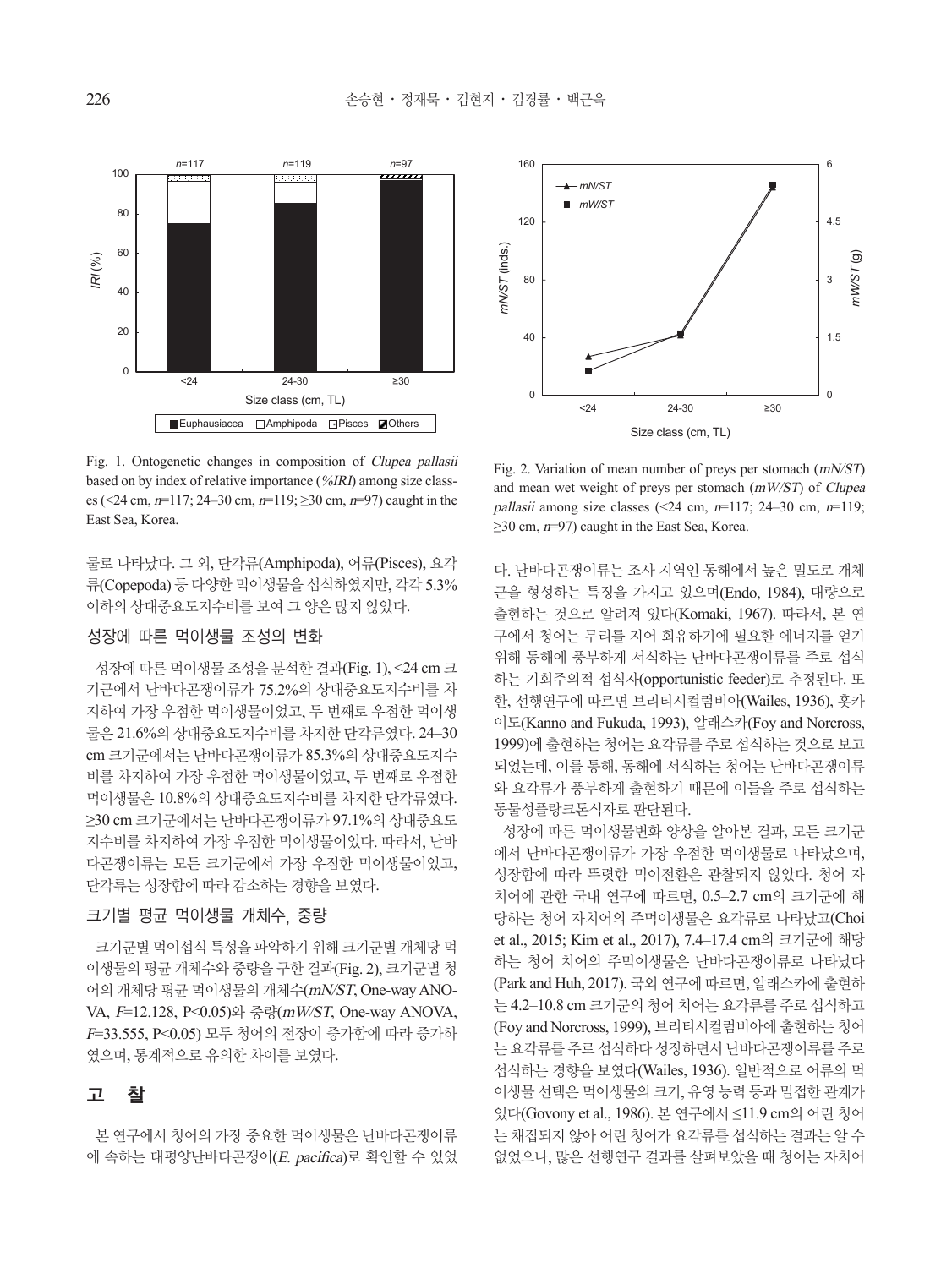시기에 주로 크기가 작은 요각류를 섭식하다가, 성장함에 따라 에너지 효율 측면에서 유리한 상대적으로 큰 먹이생물인 난바 다곤쟁이류로 먹이전환을 하는 것으로 추측된다.

성장에 따른 평균 먹이생물 개체수와 중량을 알아본 결과, 성 장함에 따라 증가하는 경향을 보였다. 어류는 성장함에 따라 복 강용적, 유영능력, 입의 크기 등이 증가하는데, 이러한 요인들 로 인해 1) 평균 먹이생물 개체수와 중량이 동시에 증가하는 경 우(Baeck et al., 2011; Kim et al., 2021), 2) 평균 먹이생물 개 체수는 감소하지만 중량은 증가하는 경우로 나누어진다(Baeck et al., 2012; Ko et al., 2020). 이번 연구에서 청어는 동물성플 랑크톤식자로서 성장함에 따라 증가하는 에너지 요구량을 만 족시키기 위해 기회주의적 섭식(opportunistic feeding)을 하여 평균 먹이생물의 개체수와 중량이 동시에 증가하는 경향을 보 인 것으로 판단된다.

## 사 사

이 논문은 국립수산과학원 수산과학연구사업 근해어업자원 조사(R2022030)의 지원을 받아 수행된 연구입니다.

## **References**

- Baeck GW, Huh SH, Choi HC and Park JM. 2011. Feeding habits of the redbanded searobin *Lepidotrigla guentheri* in the coastal waters off Gori, Korea. Korean J Fish Aquat Sci 44, 372-377. https:/doi.org/10.5657/KFAS.2011.0372.
- Baeck GW, Park JM, Ye SJ, Jeong JM and An YS. 2012. Feeding habits of *Hoplobrotula armata* in the coastal waters of Geomun-do, Korea. Korean J Fish Aquat Sci 45, 372-378. https://doi.org/10.5657/KFAS.2012.0372.
- Choi HC, Park JM, Youn SH and Huh SH. 2015. Feeding habits of larval *Clupea pallasii* from the Nakdong River Estuary, Korea. Korean J Fish Aquat Sci 48, 498-506. https://dx.doi. org/10.5657/KFAS.2015.0498.
- Choi HC, Youn SH, Park JM and Huh SH. 2016. Feeding habits of whitespotted dragonet *Callionymus beniteguri* in the coastal waters off Taean, Korea. Korean J Fish Aquat Sci 49, 694-700. https://doi.org/10.5657/KFAS.2016.0694.
- Cruz-Escalona V, Abitia-Cardenes L, Campos-Davila L, GalvanMagana F and Baja I. 2000. Trophic interrelations of the three most abundant fish species from Laguna San Cyprus. Zool Middle East 29, 347-354.
- Endo Y. 1984. Daytime surface swarming of *Euphauaia pacifica* (Crustacea:Euphasiacea) in the Sanriku coastal waters of northeastern Japan. Mar Biol 79, 269-276. https://doi. org/10.1007/BF00393258.
- Foy RJ and Norcross BL. 1999. Spatial and temporal variability in the diet of juvenile Pacific herring (*Clupea pallasii*) in Prince William Sound, Alaska. Can J Zool 77, 697-706. https://doi.org/10.1139/z99-030.
- Govony JJ, Ortner PB, Al-Yamani F and Hill LC. 1986. Selective feeding of spot, *Leiostomus Xanthurus*, and *Atlantic croaker*, *Micropogonias undulatus*, larvae in the northern gulf of Mexico. Ecol Prog Ser 28, 175-183.
- Hajisamae S, Chou L and Ibrahim S. 2003. Feeding habits and trophic organization of the fish community in shallow waters of an impacted tropical habitat. Estuar Coast Shelf Sci 58, 89-98. https://doi.org/10.1016/S0272-7714(03)00062-3.
- Hong SY, Park KY, Park CW, Han CH, Suh HL, Yun SG, Song CB, Jo SG, Lim HS, Kang YS, Kim DJ, Son MH, Cha HK, Kim KB, Choi SD, Park KY, Oh CW, Kim DN, Shon HS, Kim JN, Choi JH, Kim MH and Choi IY. 2006 Marine invertebrates in Korean coasts. Academybook, Seoul, Korea, 1-479.
- Hoshikawa H, Kuwahara H, Tajima K, Kawai T, Kaneta T and Tsuda F. 2004. Characteristics of a Pacific herring *Clupea pallasii* spawning bed of Minedomari, Hokkaido, Japan. Fish Sci 70, 772-779. https://doi.org/10.1111/j.1444- 2906.2004.00870.x.
- Ji HS, Lee DW, Choi JH and Choi KH. 2015. Development of Naturally-spawned Pacific herring *Clupea pallasii* Larvae. Korean J Fish Aquat Sci 48, 362-367. https://doi. org/10.5657/KFAS.2015.0362.
- Kaname O. 1998. New illustrated encyclopedia of the fauna of Japan. Hokuryu-Kan Publishing Co., Ltd., Tokyo, Japan, 803.
- Kanno Y and Fukuda K. 1993. Monthly occurrence of planktonic organisms and the feeding habits of inherent herring in Notoro Lake, Hokkaido. Bull Fish Sci 44, 158-170.
- Kim DG, Seong GC, Jin SY, Soh HY and Baeck GW. 2021. Diet composition and trophic level of jack mackerel, *Trachurus japonicus* in the South Sea of Korea. J Korean Soc Fish Ocean Technol 57, 117-126. https://doi.org/10.3796/ KSFOT.2021.57.2.117.
- Kim HJ, Jeong JM, Park JH and Baeck GW. 2017. Feeding habits of larval *Clupea pallasii* in the Eastern Jinhae Bay, Korea. J Korean Soc Fish Technol 53, 107-113. https://doi. org/10.3796/KSFT.2017.53.1.107.
- Kim MJ, Youn SH, Kim JY and Oh CW. 2013. Feeding characteristics of the Japanese anchovy, *Engraulis japonicus* according to the distribution of zooplankton in the coastal waters of Southern Korea. Korean J Environ Biol 31, 275- 287. https://doi.org/10.11626/KJEB.2013.31.4.275.
- Kim IS, Choi Y, Lee CL, Lee YJ, Kim BJ and Kim JH. 2005. Illustrated book of Korean Fishes. Kyo-hak Pub Co, Seoul, Korea, 615.
- Ko AR, Lee SJ, Yang JH and Baeck GW. 2020. Diet of the walleye pollock *Gadus chalcogrammus* in the East Sea, Korea. Korean J Fish Aquat Sci 53, 456-463. https://doi. org/10.5657/KFAS.2020.0456.
- Komaki Y. 1967. On the surface swarming of Euphausiid crustacean. Pac Sci 21, 433-488.